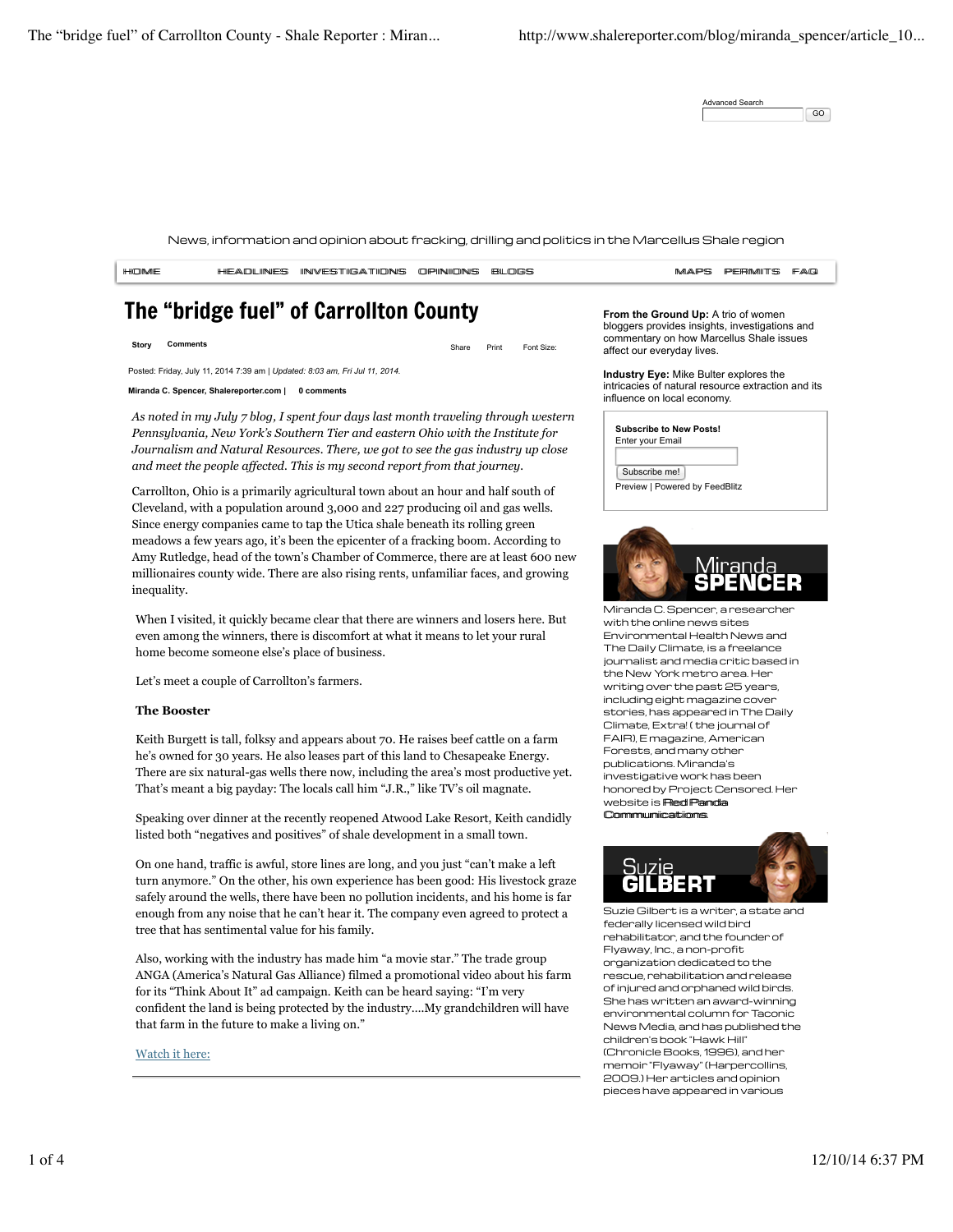newspapers, including the Washington Post. She blogs for "The Crooked Wing" and "10,000 Birds" and has been profiled in both the New York Times and on Andrew C. Revkin's New York Times blog, Dot Earth.



Tara's academic work and pursuits are focused on eco-feminism and ethics. Tara has been featured on AOL's Patch.com as a weekly columnist, Moxie Momma, exploring social concerns and parenting strategies. Writing articles on lifestyle, entertainment and local travel, Tara has been a regular contributor to the Bethlehem, Hellertown and Upper Saucon Patch. As a research and investigative journalist, Tara's work is regularly featured in the Elucidator Magazine. A specialist in the technical fields of psychology, philosophy and theology, Tara also teaches classes on Ethics and Moral Dilemmas, Death and Dying, World Religions, and Introduction to Philosophy.



Mike Butler serves as Executive Director of Consumer Energy Alliance (CEA) Mid-Atlantic, where he leads activities to educate and engage consumers of energy from every sector of the economy – large industrial natural gas users, small business, retail owners, hospitals, transportation, and local consumers. By focusing on the importance of responsibly accessing available natural resources and the need for stable energy prices for business, agriculture, manufacturing, and other energy consumers, CEA Mid-Atlantic aims to expand productive, sensible discussion on energy policy across the region. Prior to joining CEA Mid-Atlantic, Butler served as Finance Director for the re-election effort of U.S. Senator Bob Casey. After leading efforts to raise over \$16 million for the Senator's campaign, Mike's was named to PoliticsPA's "Top Operatives of 2012." Additionally Mike served as District Director for Congressman Jason Altmire, Finance Director for Dan Onorato for Governor, and fundraiser for State Treasurer Rob McCord.



He was not paid for the spot, but said he doesn't feel used. And he's excited about the future. "This industry is like a three-month-old baby," he maintained. "There may be 100 years' worth of fuel" left to tap.

Still, he admitted he has to constantly "keep after Chesapeake" to make sure all the lease provisions are enforced. He gave that job to his two sons, because "it all got to be too much for me."

## **The Disillusioned Couple**

John and Elizabeth Neider, who appear to be in their 60s, run a beef and dairy farm on which they also grow timber and raise hay. Like Keith, they have six producing wells on their bucolic property, both wet gas and oil.

Speaking on the lawn behind their house, the Neiders recounted how they began leasing their property to an energy company called Mason Dixon in the early 2000's. They got extra income and free gas out of the deal, and figured the land would never be drilled. Or if it was, they'd wind up with the type of low-impact, shallow, vertical well that has been drilled for decades in Ohio.

Then, in 2008, when their most recent lease was about to expire, a man drove up and told them it had been sold to Chesapeake. The new owners wanted to frack the farm. After what Elizabeth describes as scripted strong-arming straight out of the movie "Promised Land," the Neiders signed a new lease. They weren't told a much more complicated process, horizontal drilling, was about to happen.

Development began in the fall of 2011, and they've regretted it ever since. First there were constant battles to keep well infrastructure away from their woods and water supply. (Like most everyone in Carroll County, they rely on well water and springs.) Then, the company kept asking for more concessions.

Now that the wells are in, industrial activity continues. John said the motor from a compressor station runs "24/7," and Elizabeth misses hearing the wind in the trees.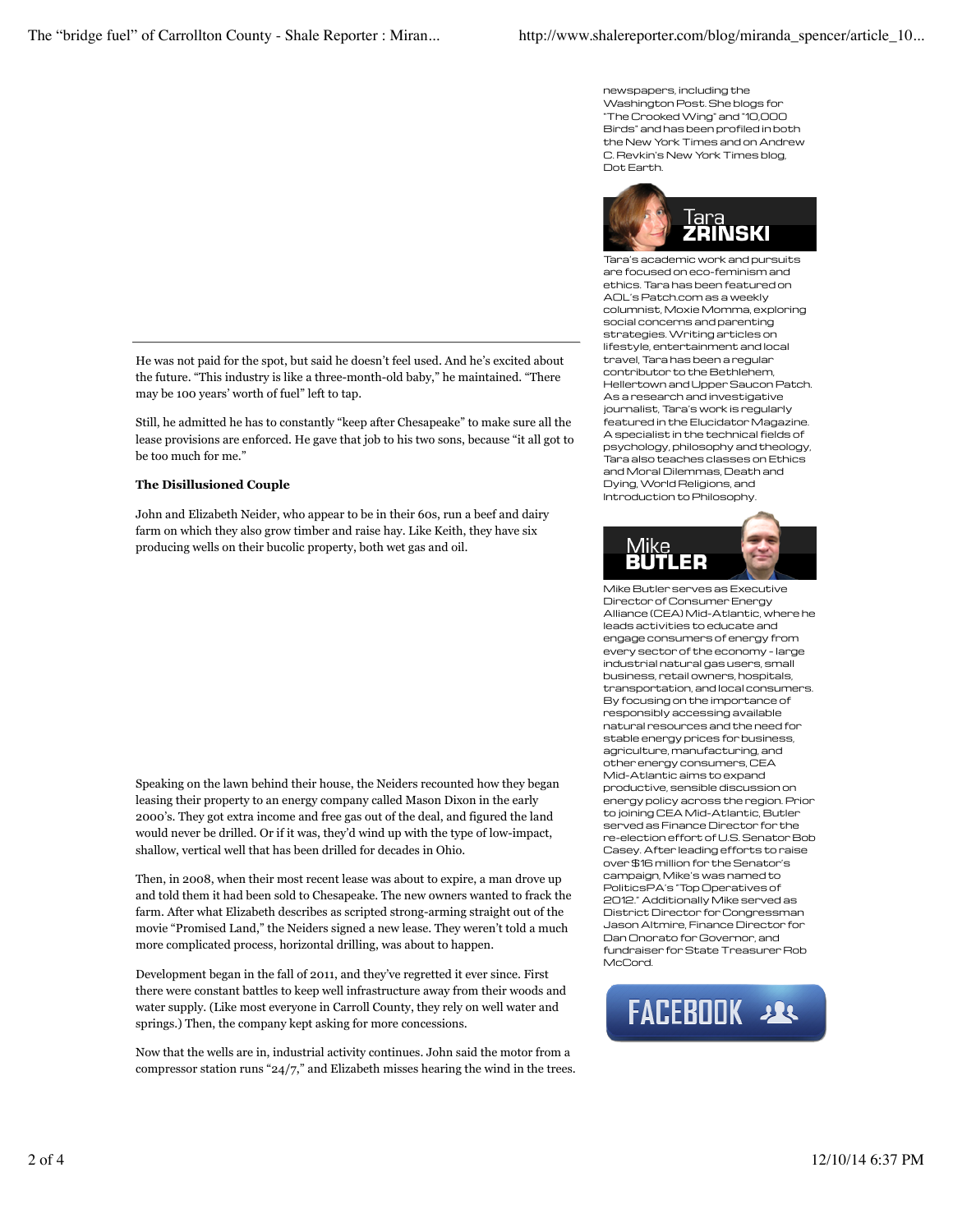"When they're fracking, then it gets REALLY loud," she said. They must be constantly vigilant: Company reps and their subcontractors come around all the time, wanting to do this or that…right now!

The Neiders may be stuck with the wells and equipment indefinitely. Technically, Chesapeake's lease doesn't expire until every drop of fuel has been produced. They feel manipulated.

"We've made a lot of money," said John, who earns from \$50 to \$400 per working acre per month. "But as I told a guy the other day that wanted me to sign another pipeline agreement, 'That doesn't buy you happiness, or peace, or anything.'… When that land man comes knocking, you must remember that he is not working for you. He's working for [the company].'"

© 2014 Shale Reporter . All rights reserved. This material may not be published, broadcast, rewritten or redistributed.



**Discuss** Print **More From This Site Why energy will top Pennsylvania's legislative agenda in 2015 From Around The Web Mississippi Teenager Burned Alive (Newser) Robbery suspect says he pays the police more than their salaries (Mirror.com.ng) Report: Snyder may fire Gruden over RGIII benching (SportingNews) His Cruel Owner Left Him Out In The Storm. Moments Later? Wow. (LittleBudha.com) Robin Williams' Autopsy Report Has One Heartbreaking Surprise (Stirring Daily)** Posted in Miranda spencer on *Friday, July 11, 2014 7:39 am. Updated: 8:03 am.* Recommended by



Need an account? Create one now.